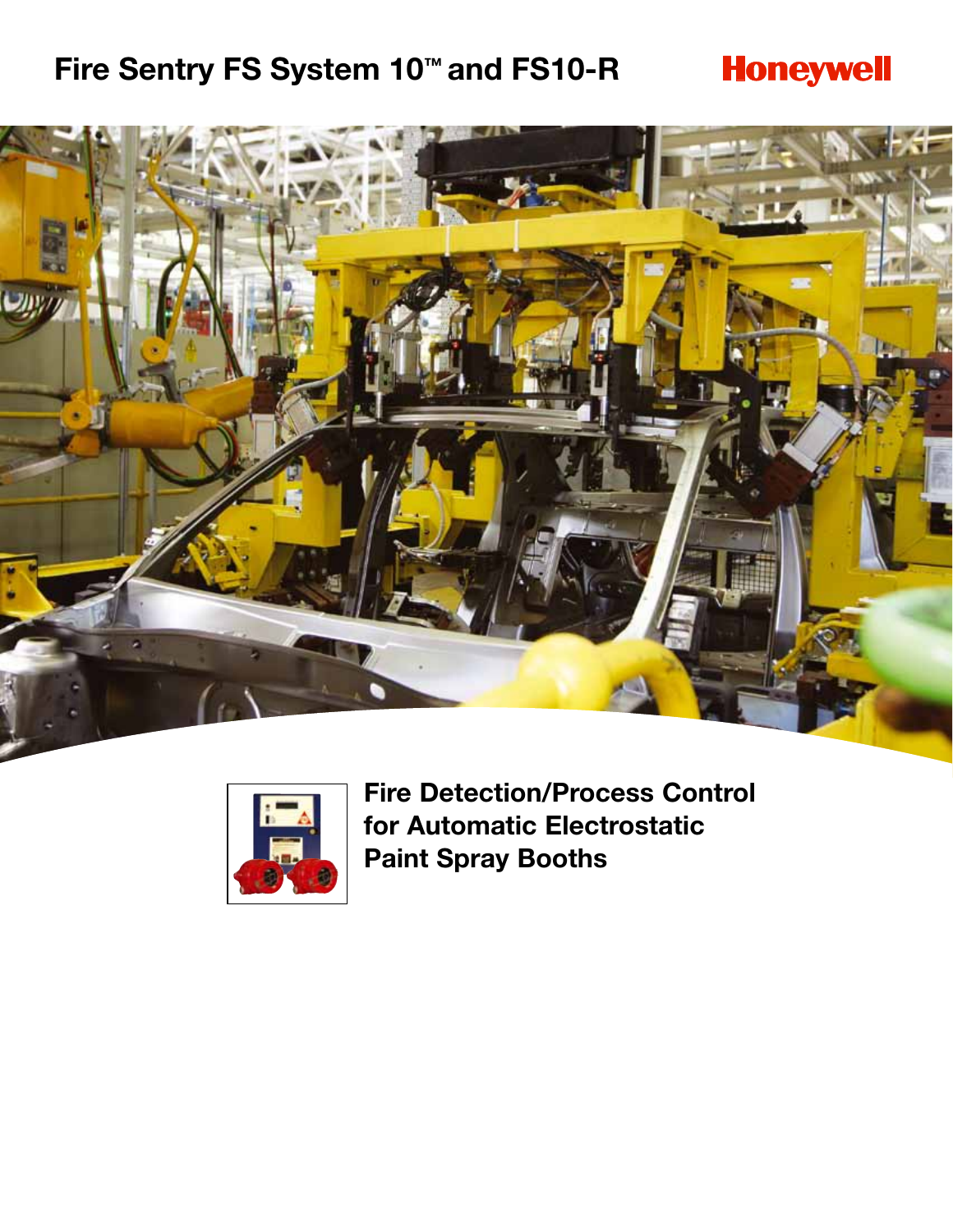# **Fire Sentry FS System 10 and Fire Sentry FS10-R Unitized Detector**



## **Features**

- Multi-Spectral digital electro-optical infrared fire detector
- Meets requirements of NFPA 33
- Unique two-stage ALERT and FIRE ALARM response
- Immune to false alarms caused by arcs or corona discharges
- Built-in automatic "through the lens" self-test
- Not sensitive to background radiant energy sources such as paint heaters
- Not affected by absorbing smoke or paint solvent mist in liquid pant spray booths
- Sees through paint, powder or oil residue on detector's lens
- Digital communications with RS-485 interface
- FirePic™: retrieval of recorded pre-fire data
- SnapShot™: dynamic graphical display of what the detector sees

### **Applications (indoor use only)**

- Liquid Paint Spray Lines
- Aerosol Filling
- Powder Coating Booths
- Curing Ovens



**Our fire detection systems have been protecting electrostatic paint spray booths worldwide – with millions of booth operational hours and not a single fire loss.**

## **Fire Sentry FS System 10™**

A high-speed microprocessor based fire detection and process control system specially designed for liquid and powder coating applications, the Fire Sentry FS System 10™ quickly detects the presence of a flame, reacts by initiating a shutdown of the electrostatic finishing process in a matter of milliseconds; and effectively interrupts the fire before residues and wet paint films can ignite.

The Fire Sentry FS System 10 is the only system that provides a two-stage response: an ALERT for spray gun "fireball" type fires and if the fire continues, a FIRE ALARM is declared in 4-5 seconds.

The Fire Sentry FS System 10 is vastly superior to conventional detectors due to the electro-optical quantum infrared sensors array and the ability to accurately detect fires without false alarms. The FS System 10 is available in both wallmount controller and card controller configurations. (For additional information on card controller, consult the factory.)

The detector is mounted in an explosion-proof housing. The wall-mounted controller is a self-contained system mounted in a NEMA 12 enclosure with LCD display and LED status lights. Three 10-amp mechanical relays have been incorporated for shutting down the paint flow, electrostatics and conveyor. Event history and fire tech data are reported by the detector in real time and data, then stored in the controller's non-volatile memory. FirePic™ and SnapShot™ data can be downloaded from the RS-232 port of the controller from your PC. The controller may operate with one or two detectors.

## **Fire Sentry FS10-R Unitized**

The Fire Sentry FS10-R Unitized is a multi-spectral infrared electro-optical flame detector designed specifically for liquid paint or powder spray booth applications. Based on the Fire Sentry FS System 10, the FS10-R Unitized flame detector meets the need for a stand-alone capability and complies with the NFPA 33 Standard. The WideBand IR™, NearBand IR, and Visible sensors combined with the advanced signal procession provide optimum performance. High spend fire response with optional factory sensitivity settings and alarm outputs provide the best, proven solution to fire detection for the Finishing Industry.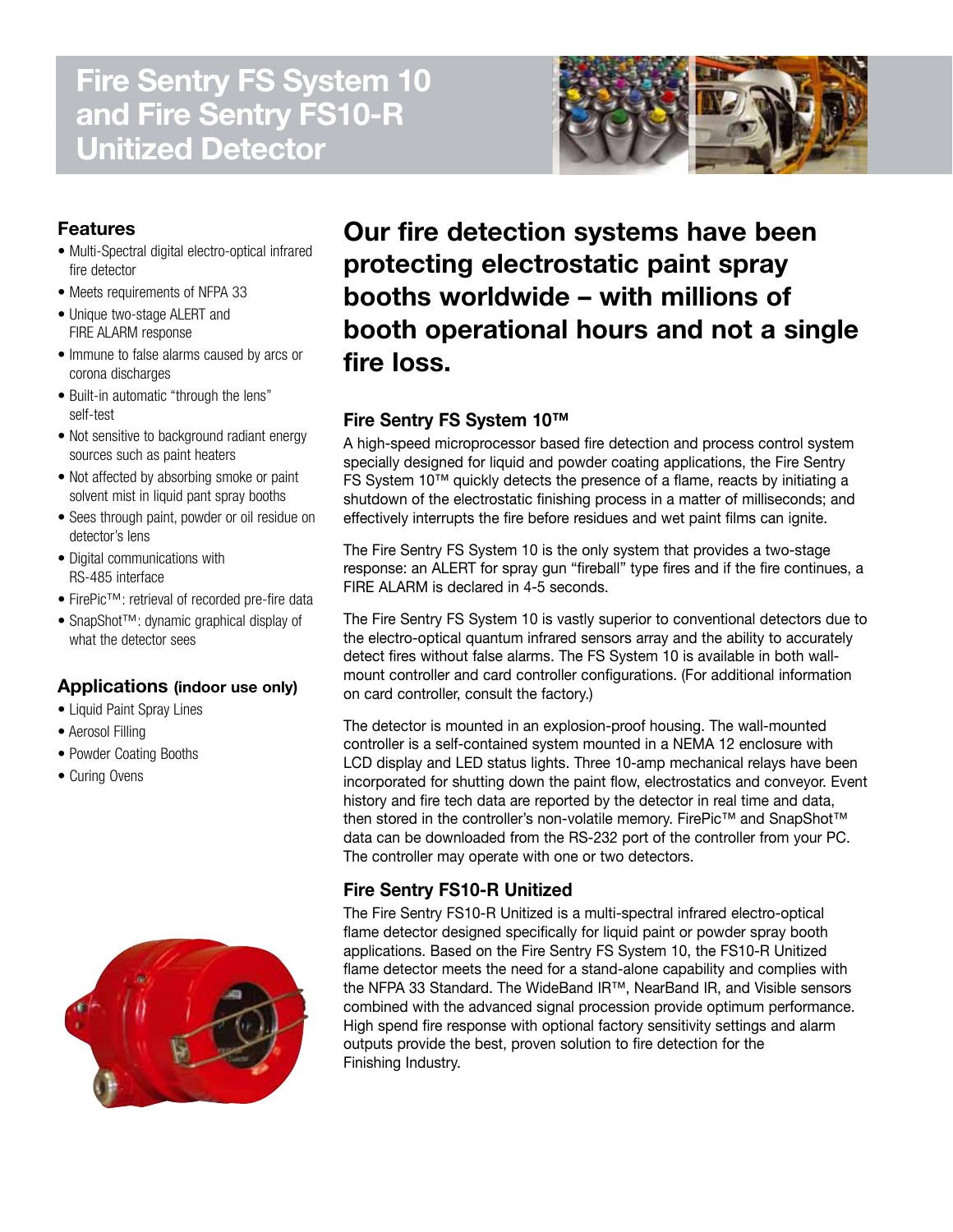

### **Operation**

The Fire Sentry FS10-R Unitized detector is designed to operate with any approved fire alarm panel. Interface with fire alarm panel is accomplished using the detector's ALARM, ALERT and FAULT relays.

When power is applied, a self-test is automatically performed and the FAULT relay is energized to show that the detector has no faults. The front LED blinks every ten seconds to indicate normal operation.

In normal operation, the continuous spectral data stream of information from the sensor array is analyzed by the microprocessor. With two distinct relay outputs, the Fire Sentry FS10-R Unitized provides an ALERT output for spray gun "fireball" type fires, and if the fire continues a FIRE ALARM is declared in 4-5 seconds.

The detector stores all the pre-fire spectral data from the sensor array in non-volatile memory for retrieval and evaluation. The Fire Sentry FS10-R stores the last six FirePic<sup>™</sup> events, each 8 seconds long; and 200 event histories with time and date stamp. The FirePic data can then be used to postulate the cause of the fire.